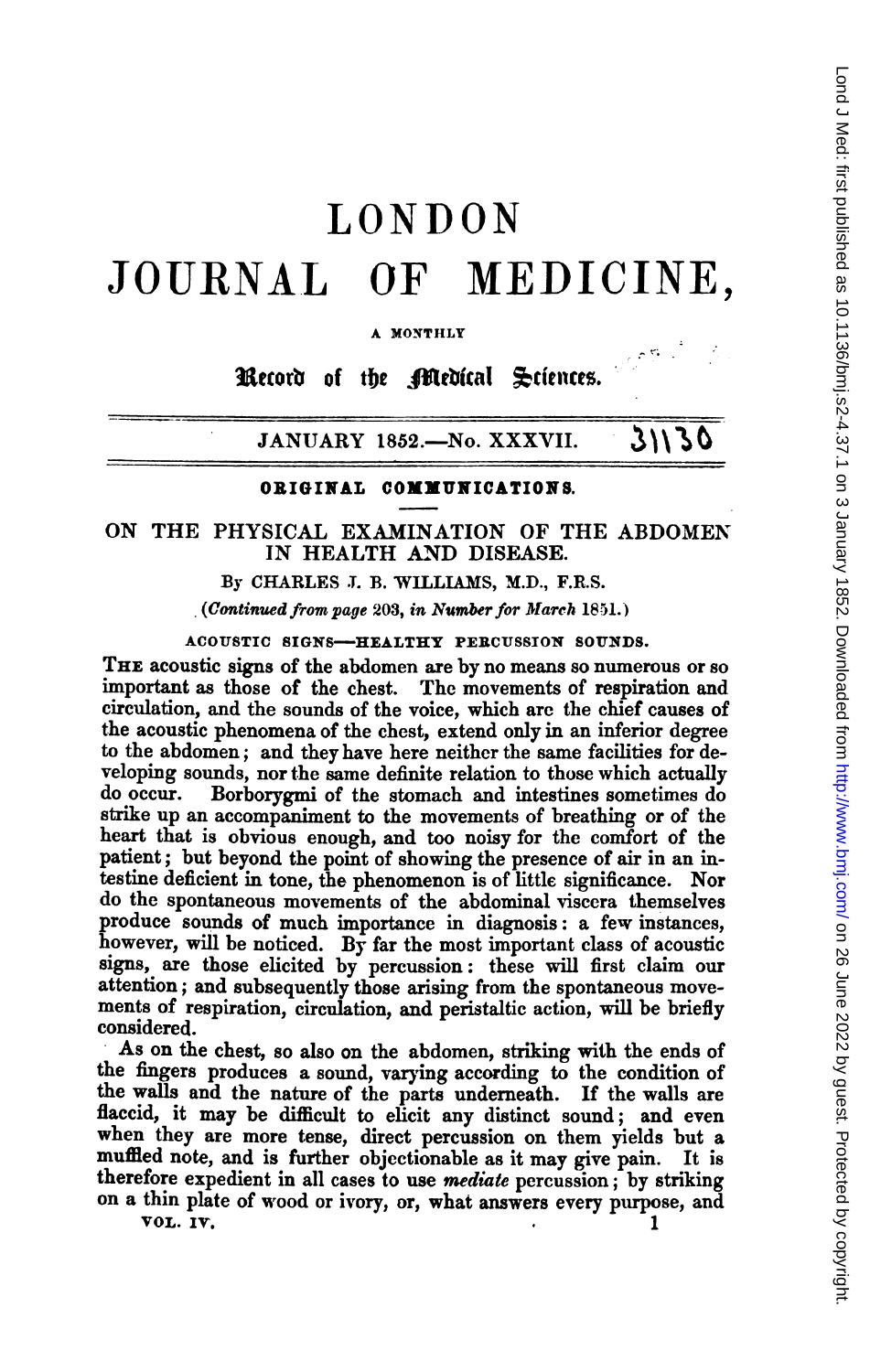is far more convenient, on one or more fingers of the left hand, closely applied to the surface. Now, as this manceuvre both obtains a hard surface from which sound can be elicited, and supersedes any deficient tension in the walls, it affords the means of testing the acoustic properties of the parts underneath, and of thus determining their physical condition. Thus, if we percuss on <sup>a</sup> finger applied over the stomach or a portion of intestine containing air, we obtain a sonorous note, which we call hollow, from the experience that such a sound is emitted from hollow bodies when struck; or tympanitic, from its resemblance to the note of a little drum. On the other hand, if we strike over the thick part of the liver, or over the stomach or an intestine filled with liquid, or over the bladder distended with urine, the sound is dull and short, the materials underneath being incapable of receiving or prolonging the sonorous vibration. Again, there are intermediate or mixed strokesounds, such as those proceeding from a mixture of air and solid or liquid in the intestines; or from a layer of soft solid overlapping an intestine; and these sounds will vary in every degree, according as the aerial hollow, or the dull sounding liquid or solid, predominates.

In addition to the broad distinction between the hollow and the dull stroke-sounds of the abdomen, we shall find it instructive to analyse the hollow sounds, with the view to learn all that they can teach us of the conditions of the alimentary canal which they represent. The note resulting from percussion over the stomach on a por-The note resulting from percussion over the stomach on a portion of intestine will be deep and sonorous, in proportion to the extent of its hollow containing air. Thus, over the stomach distended with air, a peculiarly loud and deep tympanitic note may be elicited: and this may extend from the left hypochondrium upwards and backwards over three or four lower ribs at the side, and downwards and forwards nearly to the umbilicus. Another frequent situation of a forwards nearly to the umbilicus. deep full note, yet having its own character, is in the right iliac region over the cacum; and this note sometimes reaches upwards towards the right hypochondrium. In other parts of the abdomen, over the In other parts of the abdomen, over the convolutions of the small intestines, the tympanitic note is commonly much higher in pitch; and although giving the idea of a hollow underneath, represents it as of smaller dimensions. Further, on different spots, this higher note will be found to vary much in pitch and tone, from the different size and form of the cavities in the several portions of the intestinal tube.

Now although these tympanitic notes of the abdomen are subject to great variations, according to the amount of air present in each portion of the canal; yet they generally retain enough of a distinctive character to indicate more or less of the situation and condition of these parts. The fact that is most instructive is this, that each part has its proper note for the time being, however it may vary at different times. Thus, if striking on the cartilages of the lower left ribs elicits a deep hollow note, and precisely the same note is emitted on percussion of the lower ribs several inches further to the left, and of the abdominal walls some inches lower down, we know that the same hollow viscus (the stomach) occupies the whole of this extent. Possibly below the margin of the right ribs, in the same subject, percussion may produce another specimen of a deep hollow sound; but its difference of pitch or tone will show that it is seated over another cavity; and by tracing its limits, we may find it extending downwards on the right side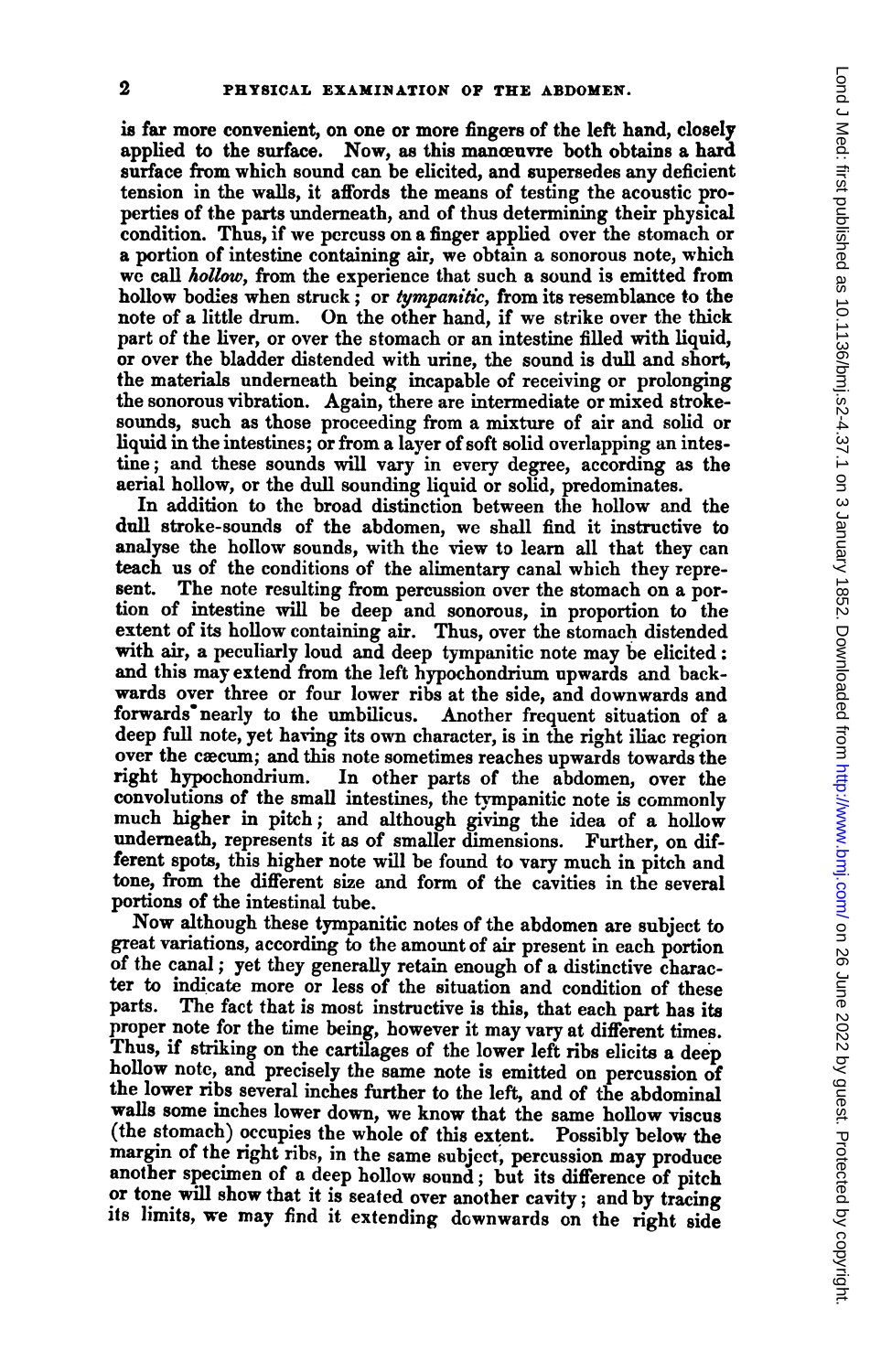of the abdomen, in the situation of the ascending portion of the colon. Again, further down still, in the right iliac region, and stretching more or less towards the hypogastrium, we may encounter another deep-toned note, yet of a distinct pitch, proving its origin in a separate portion of the canal, most probably the cæcum. In other parts of the abdomen, we detect the more limited cavities of the small intestines; which are known, not only by the higher pitch of their note, but especially by its varying in key or tone over every two or three inches of surface; indicating the distinctness and limitation of their respective hollows.

It is obvious that sounds dependent on a circumstance so variable as the quantity of air in a given part of the alimentary canal, must be frequently changing their character and position; and it sometimes happens, even during examination, that a volume of air is shifted from one part of the bowel to another, or may be dispersed from the stomach by eructation. So, likewise, we may fail to find any of the deep sounds characteristic of a large body of air in any part of the abdomen, the portions present in the stomach and large intestines not exceeding those in the smaller bowels. Still these exceptions, which apply rather to healthy than to invalid subjects, do not destroy the utility of the general rule, that the deeper tones in the normal state indicate the position of the larger bowels. The best time for observing these distinctions, is as long as possible after a meal; the gaseous contents of the canal then usually bearing the largest proportion to the fluid and solid matters.

Besides the pitch or key of the hollow stroke-sounds of the abdomen, there are often other characters in them, such as a tinkling or metallic ring, or a musical or tubular note; or a modification of these, like the sound of dropping into water. These adventitious sounds are by no means significant in proportion to their loudness; and the best way to understand them and appreciate their meaning, is by tracing them to their true physical causes, as <sup>I</sup> have endeavoured to do with regard to the sounds of the chest.

The hollow or chest notes of the abdomen consist of one or more of the following elementary sounds:

- i. The proper TYMPANIC SOUND, caused by the vibration of the walls of the cavity.
- II. A METALLIC RESONANCE, or TINKLING ECHO, produced by transverse vibrations of the air in the cavity.
- III. A TUBE-NOTE, arising from longitudinal vibrations of the air in one portion of intestine opening into another of larger dimensions.

These several sounds can be produced in the cavity of the mouth also; and as this affords a ready means of experimenting on them and illustrating their nature, we shall find it profitable to describe the parallel sounds thus developed.

1. With the mouth closed, and cheeks moderately inflated, if fillipping percussion (mediate or immediate) be practised on one cheek, a hollow sound is elicited, consisting of two distinet notes; and by vary img the distension of the cheeks, the distinction between the two is rendered still more evident. One is deeper in tone, and depending on the vibrations of the cheeks themselves, is most clear when these are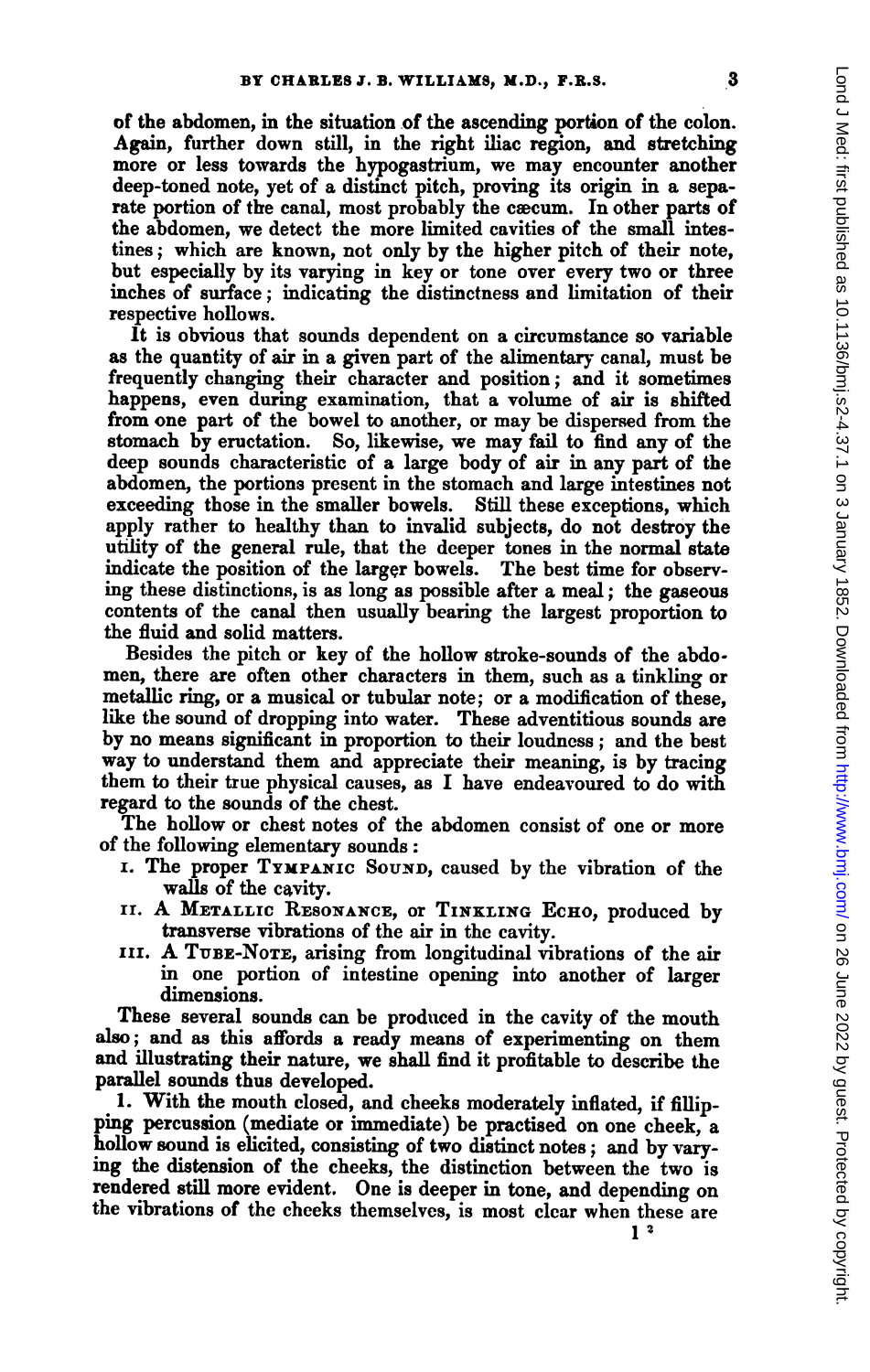moderately inflated, so as to be free to vibrate; it is fainter and raised in pitch by further inflating the cheeks, which by tightening them both, shortens and quickens their vibrations. This is the proper tympanic sound, being produced by the vibrations of the extended walls, like those of the parchment of a drum.

2. When the cheek is percussed in the manner just described, the deeper tympanic sound may be observed to be accompanied by a note of much higher pitch, of somewhat tinkling or metallic character; and this becomes more distinct, and somewhat lower in tone, on further inflating the cheeks, which has exactly an opposite effect on the tym.. panic sound. This acute note is like that of a china cup when struck; it depends on the vibrations of the air contained in the cavity; and these being reflected from side to side, produce a note varying with the diameter of the cavity. This is the tinkling echo, or metallic note. Like the metallic tinkling of pneunothorax, it is a true echo note, the shrill key of which is precisely determined by the rapidity with which the vibrations of the air are reflected backwards and forwards from wall to wall. Such a tinkling echo accompanies all impulses and noises communicated to the interior of smooth and free cavities containing air, and having little or no outward opening. A similar sound is heard on applying the ear to the bung-hole of a barrel, where the pitch is lower, and the reverberation prolonged; or to the mouth of a bottle of glass or india-rubber, in which it more resembles that of the mouth or intestinal canal.

3. The tube-note of the mouth is produced by striking the cheek with the mouth open, as for the pronunciation of the vowel 0. This is the loudest and most musical of the three classes of sound, its pitch being readily determined by varying the size either of the cavity, or of the aperture at the mouth. This sound depends on the longitudinal vibrations of the air in the hollow of the mouth, which are less frequent, and the tone is deeper in proportion to its depth and the smallness of the opening. It is like the tubular note of the trachea in health, and that of the large bronchi in condensation of the lung.

The hollow percussion sounds of the abdomen consist of varieties or combinations of one or more of these several elementary sounds, especially the two first. In large cavities, as those of the stomach and large intestines, the most obvious is the tympanic sound, more or less deep in tone, produced by the vibration of the walls of the cavity. But on listening more closely, or with the ear or a stethoscope applied to the abdomen when the percussion is made, the tinkling echo of the interior may often be distinctly heard, and the more so, the nearer the bowel approaches to the surface, and is in a state of distension. Where <sup>a</sup> large portion of intestine is less distended, the drum sound is deeper in tone, with little or none of the tinkling echo. On the other hand <sup>a</sup> small portion of intestine much distended, yields a high tympanic note, more or less blended with its metallic accompaniment. A small intestine containing <sup>a</sup> moderate amount of air, gives <sup>a</sup> medium tympanic note with little or no tinkling; and this is the kind of sound commonly elicited over the region of the small intestines, the note somewhat varying, as before described, over each knuckle of intestine.

It may be questioned whether the third description of sound, the tube-note, is ever developed in the intestinal canal, seeing that it im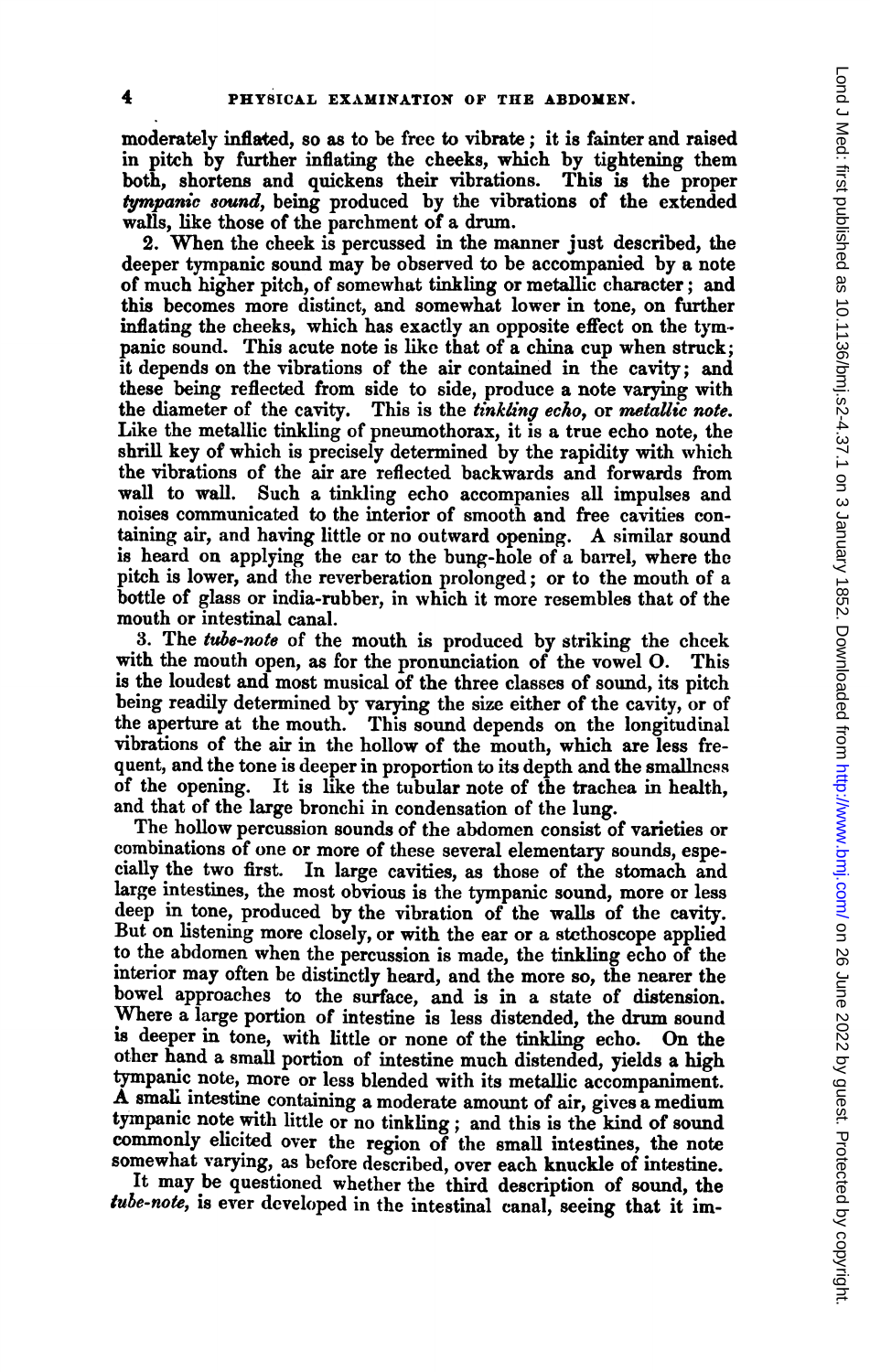plies that the tube is open at one end. However, I have sometimes elicited a note so very musical and tubular in character, generally over the region of the small intestines, as to make me suspect that it might be produced in a short tube of intestine opening into another of larger dimensions.

The tympanic note of the stomach and intestines may be further modified by the presence of liquid or solid matter in addition to the air. Thus percussion, and still more abrupt pressure over a part containing air and liquid, may cause a sound of gurgling, or obsoure bubbling, in addition to the drum note; and this gurgling being accompanied by the metallic echo of the cavity, acquires the somewhat musical note, termed by M. Piorry, "humorique".<sup>1</sup> Many years ago, I explained the cracked metal sound in the chest (bruit de pot fele of Laennec) on this principle. This sound of liquid and air is most commonly heard in the region of the stomach and cacum; but it is sometimes met with in the course of the small intestines. It is usually attended with some feeling of gurgling under the fingers; and by various degrees and kinds of pressure, the presence of the liquid may be made more obvious to the ear or stethoscope applied. The gurgling noise thus occasioned, will be observed to be more or less accompanied. by the metallic echo wherever there is a considerable body of air present, and the liquid, by the noise that it thus makes, affords an additional means of manifesting the echo; but neither in this case, nor in the analogous one of metallic tinkling within the chest, is the presence of liquid essential for its production, as was imagined by Laennec.

If there be much liquid, and little air in a portion of bowel, the tympanic or metallic sound will be circumscribed in extent, and high in pitch, usually occupying the higher part, the rest having the dead dull stroke, and the soft heavy feel of liquid. Thus the clear sound of an empty stomach, which is deep in tone in proportion to the quantity of air in it, after a full liquid meal is replaced by more or less dulness at and below the margins of the left ribs, whilst a clear and rather high-keyed tympanic note, almost tubular in character, may be heard at the lower ribs.

The soft matters which constitute the more solid contents of the alimentary canal, are calculated also to deaden the clear percussion sounds, but in a manner different from that of liquids. Rarely entirely superseding the air, they obscure, but do not destroy, the tympanic note. They however completely stop the metallic echo, the vibrations of which are as easily checked by soft and inelastic matters in the cavity, as the echo of a room is by drapery. The dispersion of a considerable amount of pultaceous matter throughout the intestines, blended as it always is with more or less gas, occasions the duller degree of tympanic resonance commonly met with in cases of torpid -bowels, which may be free from the clearer and metallic notes, unless there may happen to be a large accumulation of air in any particular part. This more diffused and uniform resonance has some resemblance

<sup>I</sup> M. Piorry has, however, confounded under this term some of the loud intestinal sounds of high pitch, which I have before referred to the tympanic note and  $\sim$  companying metallic echo of a membranous cavity containing air only, as in the example of the inflated cheeks.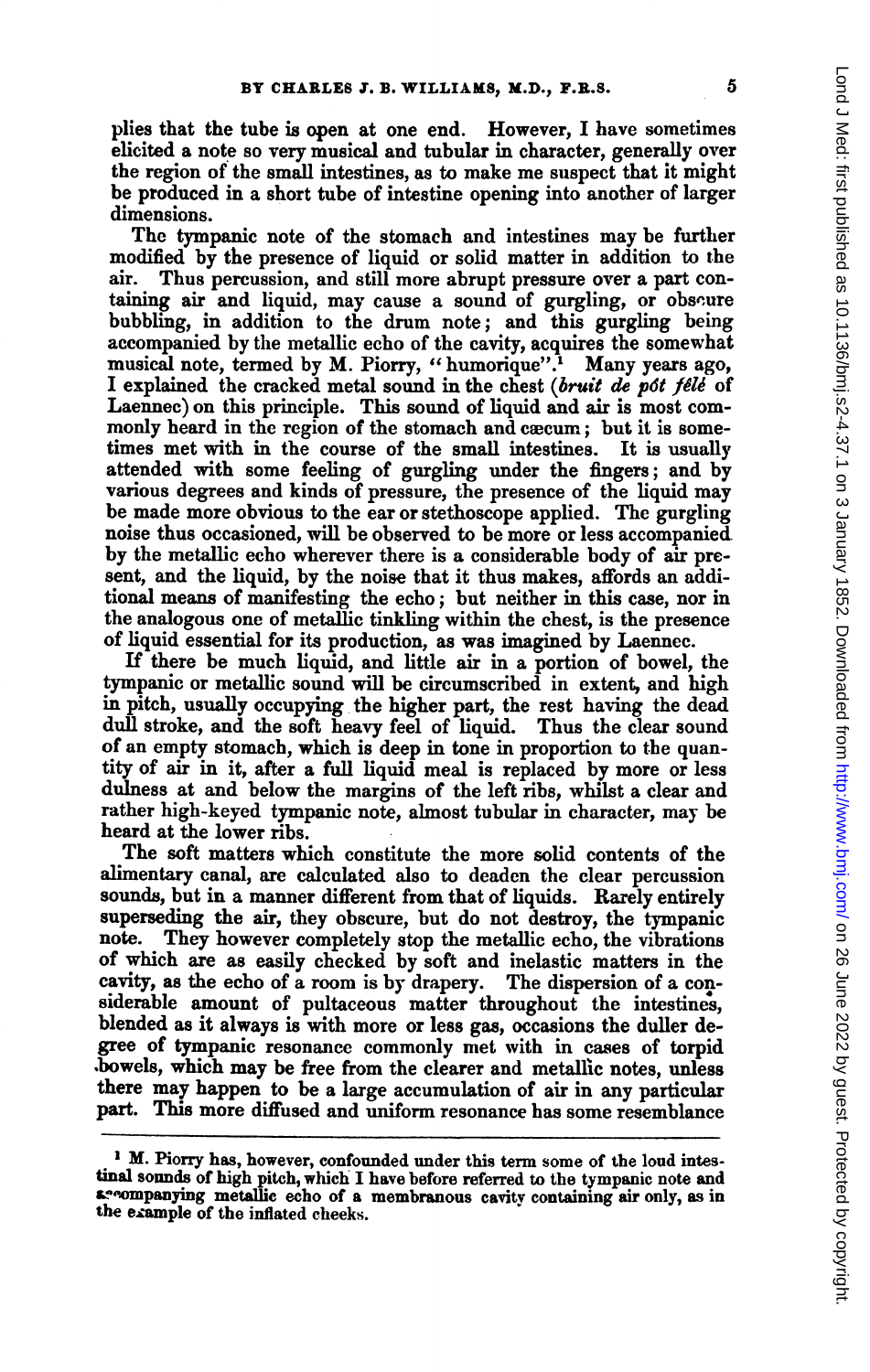in tone and origin to the pulmonary stroke-sound, which equally excludes clear tympanic, and metallic notes.

It may be collected from the preceding description, that throughout the abdominal regions generally, the tympanic sounds in some of their modifications prevail, except where temporarily superseded by a considerable bulk of liquid in a part, or parts, of the alimentary canal. The tympanic or intestinal region is bounded above by the dulness caused by the liver; this, in health, extends nearly along the margin of the right ribs, and more commonly an inch or so below than above them; at the epigastrium, it frequently occupies from one to two inches below the ensiform cartilage, and meets the margin of the left ribs, and there terminates below the spot where the apex of the heart beats. But the inferior margin of the healthy liver being thin, it does not abruptly terminate the intestinal and stomachal resonance, but shades *it off* by degrees, from below upwards, into the absolute dulness of the mass of the liver. This gradual transition of the tympanic into the This gradual transition of the tympanic into the dull hepatic sound is an important sign of the healthy condition of the liver, and corresponds with the absence of any abrupt line of resistance in palpation of the lower margin of the organ. The shading off is more gradual in the anterior margin than at the right side, where the lobe ends more abruptly and with a thicker edge. The practice of percussion to detennine the dimensions of the liver requires some delicacy of manipulation, the method of fillipping mediate percussion, which <sup>I</sup> introduced many years ago, being the most exact. If the strokes be made very gently, and carried from the absolute dulness downwards, the diminishing thickness of the liver may be measured with great accuracy, by the increasing clearness of the sound, until the finger passes the margin, and arrives at the unobscured intestinal note.

The stomachal sound to the left of the liver has no such precise limits above it, being more apt to encroach on the mixed sounds of the heart and lung, which form its upper boundary. Further to the left, the stomachal and intestinal note passes into the pulmonary, two or three inches above the margin of the ribs, there being usually a space of imperfect dulness of two or three superficial inches, corresponding with the spleen.

Posteriorly, where the pulmonary resonance at the margin of the base of the lungs terminates, strong percussion may elicit an obscure tympanic sound, which becomes clearer lower down in the loins, until it is again obscured by the iliac bones. The great thickness of the muscular walls, more or less increased by fat, renders it impossible to trace by percussion the position or bulk of the kidneys in a state of health; but their enlargement by disease does sometimes distinctly increase the dulness of the upper portion of the lumbar regions. As before stated, palpation is a far better test than percussion of the state of the kidneys.

Anteriorly, the abdominal or intestinal region is abruptly terminated by the crests of the ilia and the rami of the pubis. Above the latter, a distended nrinary bladder may rise and cause a dulness, having superiorly a rounded and rather abrupt margin, one, two, or more inches towards the umbilicus, the dulness being most complete immediately over the symphysis.